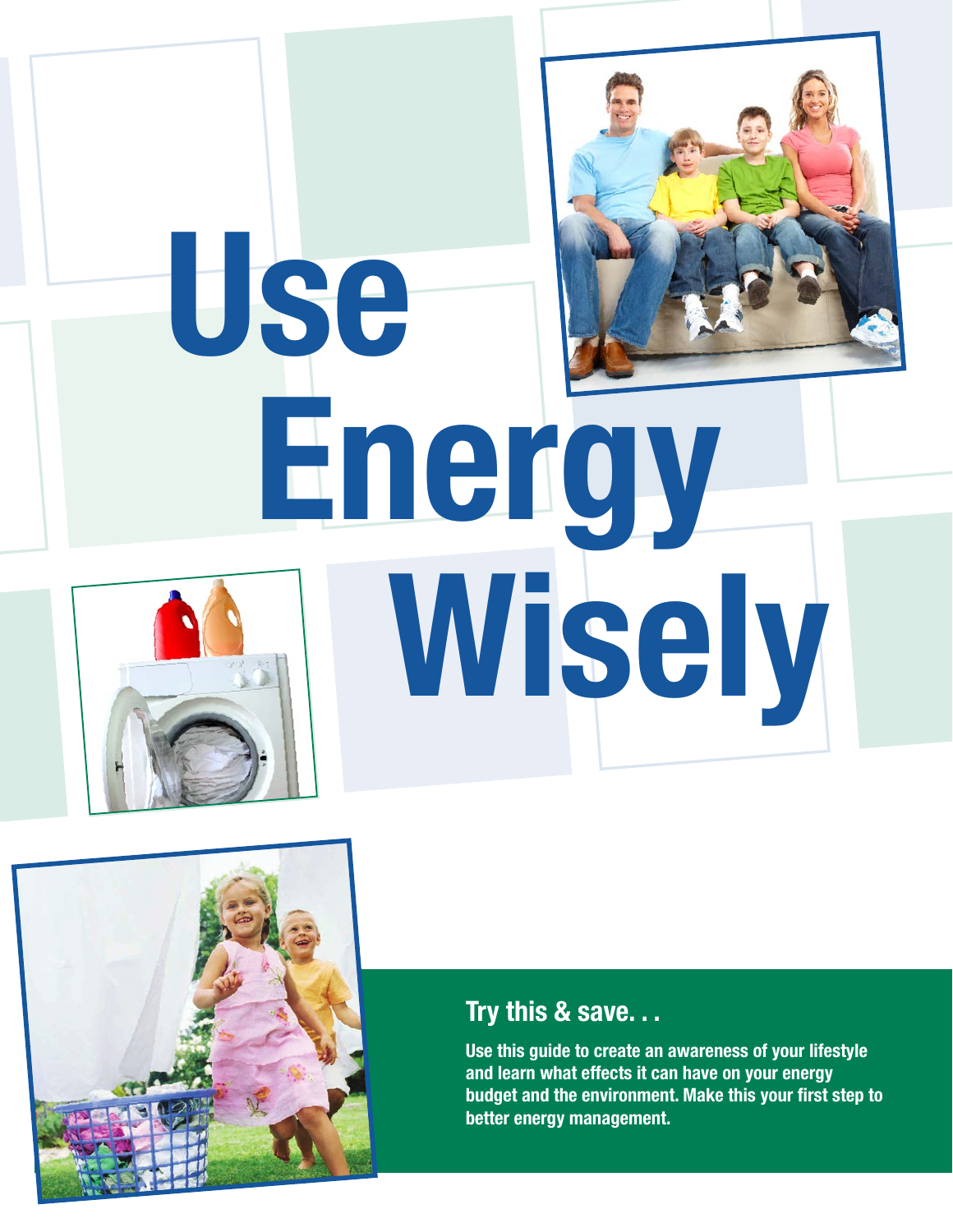# Your Unique Energy Needs

Today, many consumers are looking for ways to control their energy use and reduce their impact on the environment. The best way to do this is to first be aware of how much energy you use each month and how it is being used in your home. This involves learning how to read your meter, keeping track of energy use and using your meter as a tool to locate problems.

In this way, you can budget your energy use just like you budget for groceries and other household items.

Take a few moments now to work through this guide. Then, if you still have questions about electrical use and costs, call the professionals at your local electric cooperative. We're here to help!

#### Lifestyle Makes a Difference

You have complete control over how you use your electricity by choosing the ingredients that are necessary for you to maintain your standard of living.

The way you live and the way you use your electrical appliances have a greater impact on your consumption of electricity than the number of appliances you have.

For example, about eighteen percent of the energy used in the average American home is for water heating. Hot water plays a very important role in everyone's lifestyle, but many lifestyles require substantial quantities of hot water, which results in high energy use.

Let's look at some of these "lifestyle considerations" that can make your electric bill seem higher than "normal."

#### Family Size

There is a direct relationship between the number of people living in a home and the amount of energy that is used. That's especially true if you have teenagers at home. In addition, if



friends and relatives are visiting, you can expect to use more energy for cooking, baking, laundry and hot water.

#### Space Heating & Cooling

From a comfort standpoint, most of us prefer to be relatively cool in summer and warm in winter. Others prefer temperature extremes. Humidity plays an important part in our year-round comfort, too. If you operate dehumidifiers in summer (and, to a lesser degree, humidifiers in winter), this contributes to household energy consumption because they tend to run often. Portable space heaters, air conditioners and fans in such places as the garage and basement also contribute to our energy consumption.

By taking a look at your "comfort" lifestyle in terms of maintaining relative humidity and temperature, you can use energy wisely in many ways. These range from adding insulation, weather-stripping and caulking, to turning down the heat and turning off the air conditioning in unused rooms.

#### Water Heating

Hot water plays a very important role in everyone's lifestyle, but many people require substantial quantities of hot water and that results in higher energy use.

Ask yourself some of the following questions:

- When I take a bath, do I use hot water sparingly, or is the tub completely full?
- Do I take short showers, or do I stay in the shower until the hot water gets cold?
- Do I repair leaky faucets, or simply let them drip and waste hot water?
- Do I operate washers and dishwashers with a full load, or just when convenient?



#### Try this & save. . .

Install water flow restrictors and aerators in sink faucets. This can save you money by reducing water use. Reduce the hot water temperature to 120°F. This can decrease heat loss from your tank. Dishwashers may require higher temperature settings. Many now have a temperature boost that allows you to keep the water heater temperature set lower.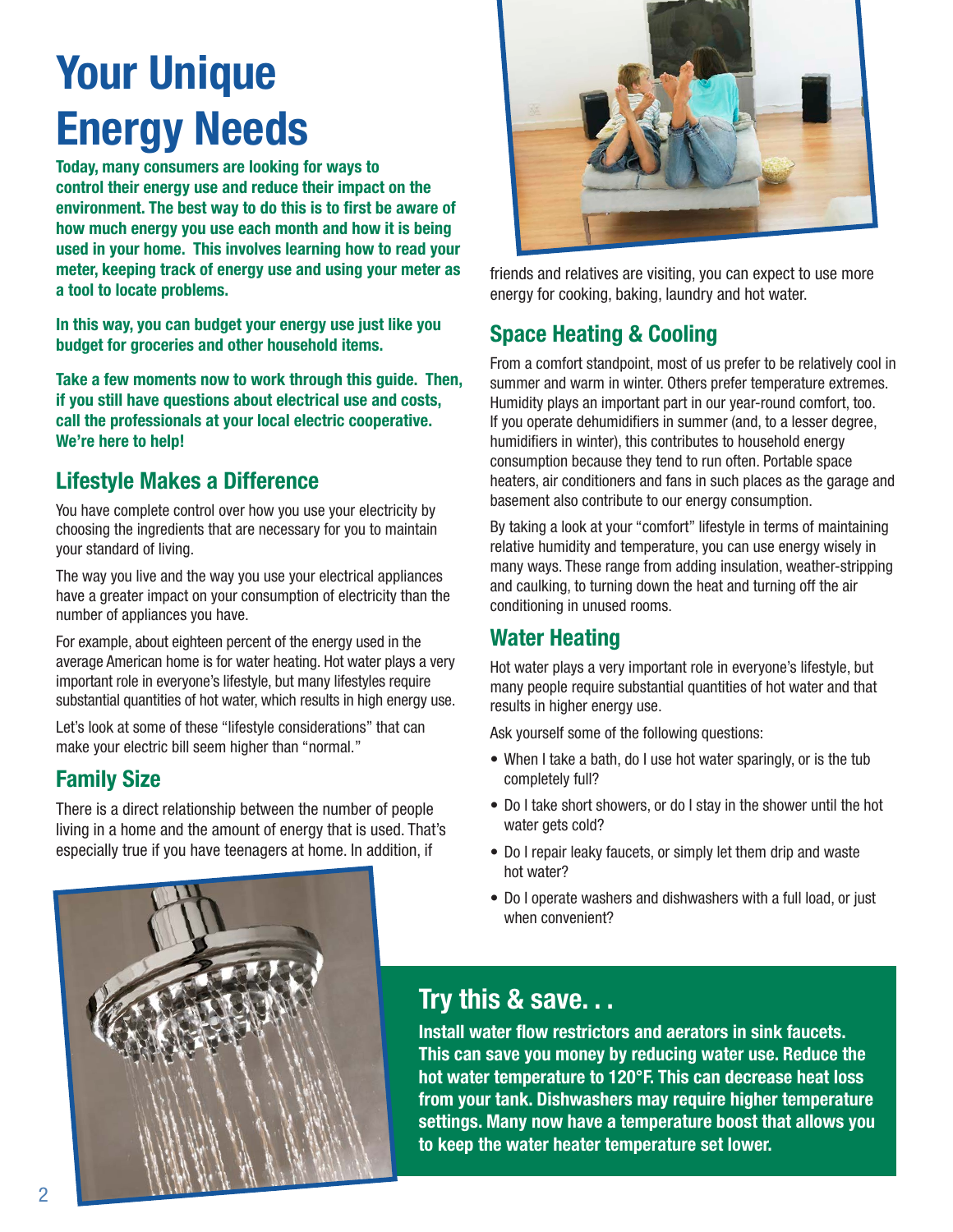#### Appliance Use

We have a host of time and labor-saving devices at our service to aid us in our work whenever we need them. As you progress through this guide, you may notice how many more electrical servants you have than you expected.

These appliances work for you around the clock, whenever you choose to use them. The wise use of appliances can have a positive effect on your energy consumption.

Ask yourself these questions:

- Do I turn off lights when a room is not in use, or do I leave them on?
- Are my appliances ENERGY STAR rated?
- Does the television entertain the entire family or does it entertain an empty room?
- Do I use the oven to reheat one dish, or do I use the microwave?

These are prime considerations that affect the amount of electricity you use to maintain your lifestyle. All Americans are part of the residential sector and energy management consciousness is likely to start at home.

The effects of a home energy management program can pay big dividends!

People in the Upper Midwest have relatively good lifestyles and we tend to use more energy than the national average. This applies to all forms of energy, not just electricity. The pie chart shows how electricity is used in U.S. homes.

#### Why is my electric bill higher than my neighbor's?

You just answered this question yourself. It's YOUR electric bill and it reflects the amount of electricity consumed by you and your family in your home.

Your neighbor may have a completely different set of circumstances—different number of people living in the home, different lifestyle, different size home, different equipment and methods, etc. These and many other factors, make a comparison with your neighbor less meaningful.

## Make a Plan

#### Vacations & Seasonal Use

When vacation time comes and you plan to be gone for a couple of weeks, your electric bill should decrease significantly, right? Wrong!

#### Try this & save. . .

Lower the thermostat during cool months and turn it up for air conditioning, especially when the building is not occupied.

You can use a programmable thermostat to automatically adjust temperatures to accommodate weekly schedules.



Many people believe that when they leave for vacation, their electric meter stops until they return. Ask yourself a few questions before assuming your electric bill will decrease by any considerable amount during vacation.

First, did you turn the water heater down or off while you were away? If the electric water heater is left energized during vacation, it will continue to operate and maintain the tank temperature even if you're not using any hot water.

Did you empty the refrigerator and freezers and turn them off? If not, they will continue to operate to maintain the preset temperatures.

Take a look at other electrical appliances that keep running while you are on vacation—clocks, fans and power ventilators, heating and air conditioning equipment, computers, chargers, and docking stations. Many appliances, including TVs use energy when turned off due to their "instant-on" features. Most of these can be unplugged during vacation time to save energy while they are not needed.

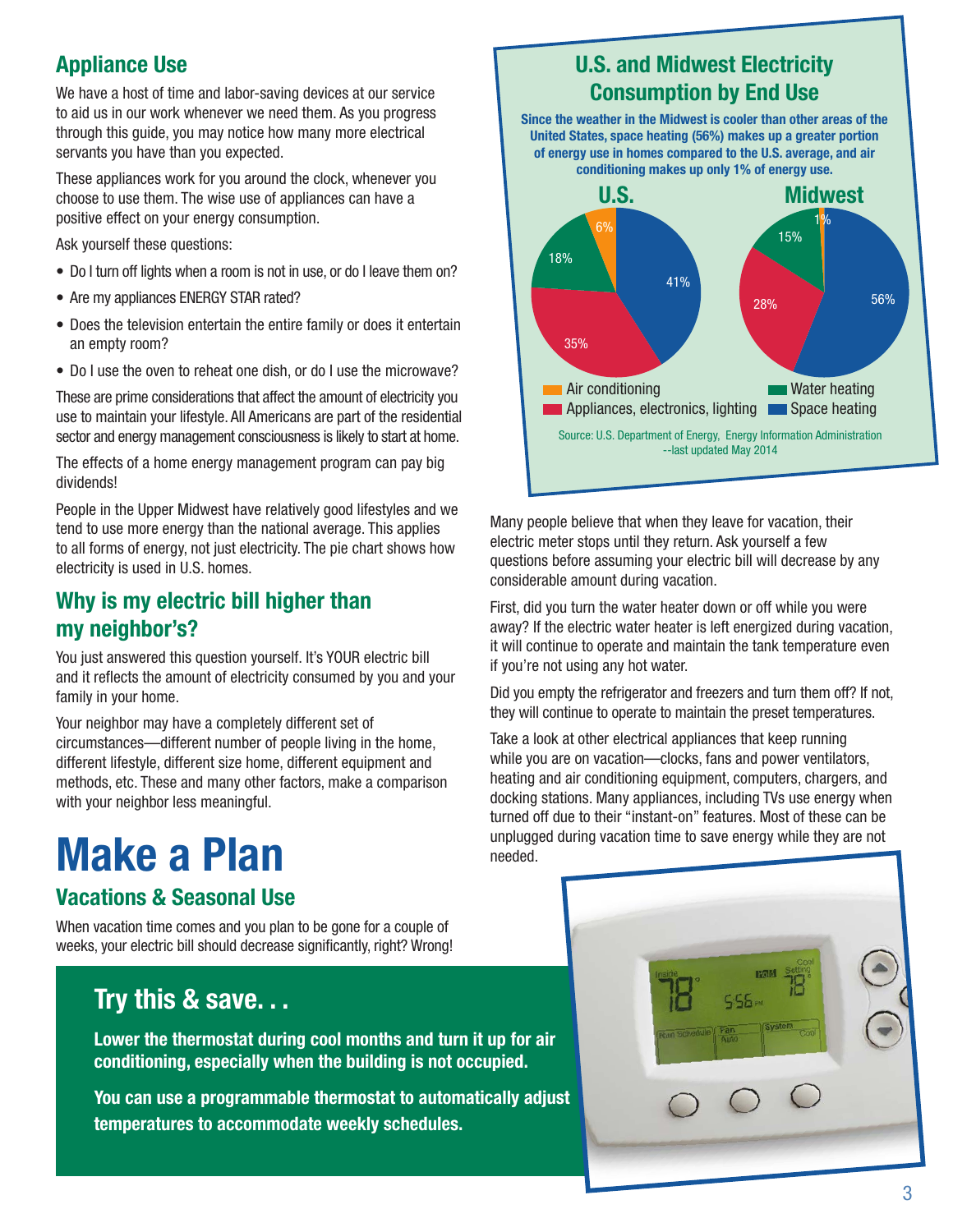#### Try this & save. . .

I figured an afternoon of tracking down air leaks earned me a day out in the woods. Find out what you can do at TogetherWeSave.com.



#### Make Arrangements

Perhaps you can make arrangements with a neighbor to keep an eye on your place and adjust the heat, water and/or air conditioner shortly before you return.

In addition, you may wish to unplug all appliances not in use. If a light is to be left on, it should be connected to a timer. If you intend to be gone for an extended period of time, contact your electric cooperative and make arrangements so your electric service will remain uninterrupted.

Read your meter upon leaving and again when you return. This will let you determine the number of kilowatt hours used while you were gone.

Many vacationers bring home several days or weeks of dirty laundry when they return. This will give your electric appliances a workout your first day or two back home.

#### Remember These

In addition to vacation, take a look at some of the seasonal uses for electricity that may cause an increase in consumption. This includes air conditioners, pool pumps, dehumidifiers, portable heaters in the garage or basement, engine heaters to keep your vehicles ready to run, heat tape to keep pipes from freezing...the list goes on and on.



Let's not overlook hobbies or businesses that operate from home. They also have an effect on the number of kilowatt hours you use.

## Record

Take action to change how you and your family spend energy. A smart first step is tracking current energy consumption. Take a few moments each day to jot down the reading on your electric meter. Your analysis will be more accurate if you take your readings at the same time each day.

Subtract the previous day's reading from the current reading to determine how many kilowatt hours were used. Contact your electric cooperative regarding portable meters to measure the

consumption of individual appliances. You may also download an app to your tablet or smart phone that will let you know the exact and phone that will let you know the exact amount of energy being used at home by different items. Free or inexpensive apps are available on the Internet, and your device will pick up readings and alerts through Wi-Fi to help you see what is drawing energy while you are away from home.

#### Meter Tracking



These days most electric meters are recorded through an automated system. You still have the ability to track your energy use at the meter to your home, or online if this is available at your co-op. If you notice a substantial increase from one month to the next for no apparent reason, you will be able to diagnose an equipment problem sooner.

Fluctuation in the number of days between meter readings may create a higher than typical electric bill. People often overlook this important consideration.

Check the number of days in your billing cycle to make accurate comparisons.

#### Is the Meter Accurate?

The electric meter is often accused of inaccuracy, but it's seldom the culprit. Your meter does not lie. When it records more electricity being used, try to find out why by looking at your family's activities during that period…was the weather colder or warmer than normal? See what activities, if any, can be altered to use energy more wisely.

The meter is a finely calibrated, highly accurate device used to measure electric power use. Your electric cooperative has a continuing program to test the accuracy of all its meters to assure that you are being billed for the exact number of kilowatt hours used. All meters are tested on a regular basis. Historical data bears out the fact that in more than 99 percent of the cases, the electric meter is accurate. Higher bills are nearly always traced to other causes.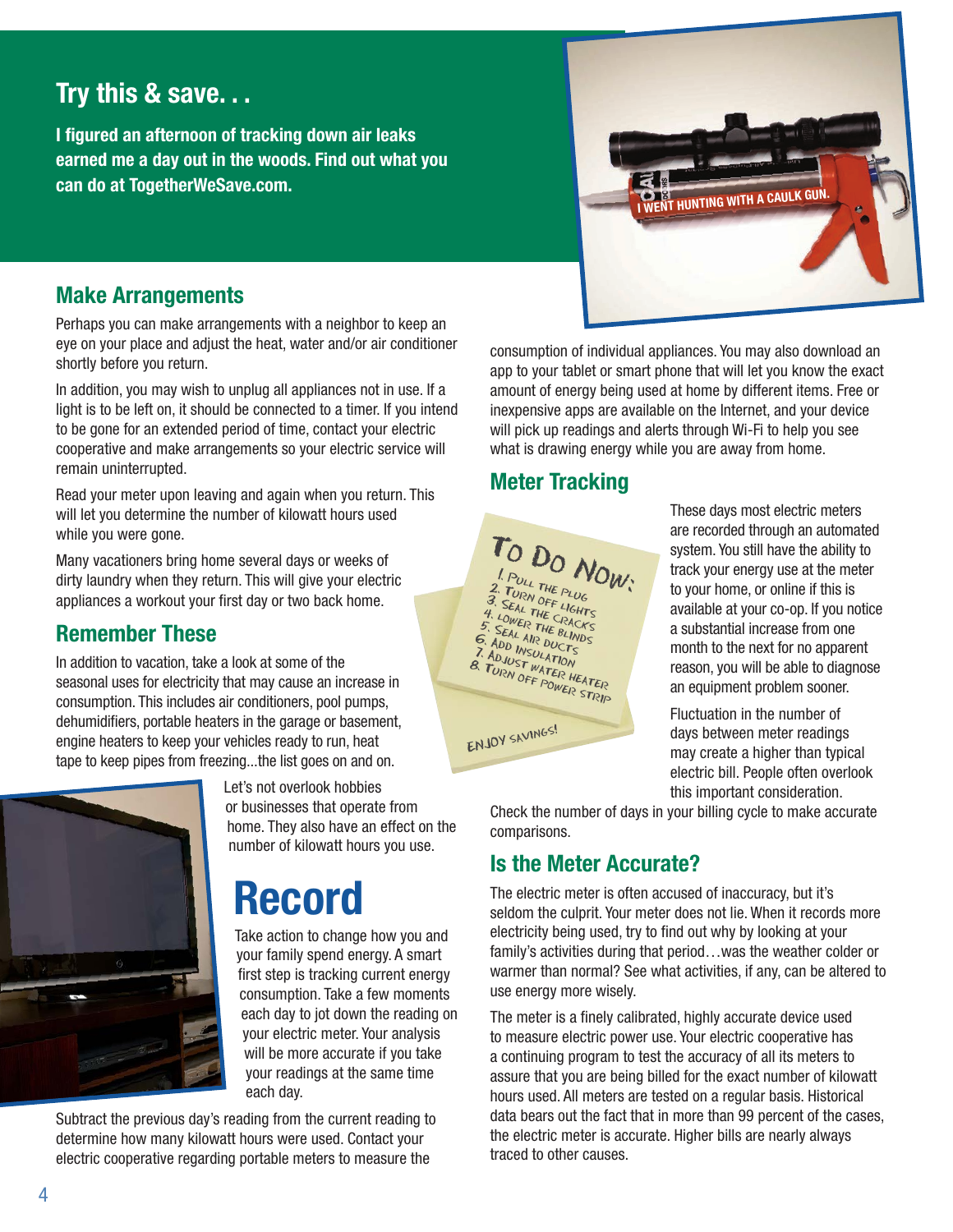### **Check** Common Sources of Trouble

Common sources of trouble include electrical faults in wiring systems that are usually due to physical damage, moisture, dirt or improper connections.

You may wish to call an electrician to check wiring and appliances for grounds, shorts and other malfunctions.

Sometimes you'll find equipment using electricity that you thought was turned off. It could be a thermostat, well pump, baseboard electric heat or basement and attic lights.



If no problems are found, your electric cooperative has test meters available to record the electrical consumption of items plugged into them. By comparing your recorded use with that of our list for

home appliances and equipment, you can determine

whether your own equipment is using an unusually high amount of electricity.

However, if all methods fail, contact your electrician or seek further advice from your electric cooperative.

# Act

#### Do Something About Your Electric Bill

You can do something about your electric bill by acting on the information presented in this brochure.

Take a few moments each day (at the same time) to jot down the reading on your electric meter.

Monitor your daily meter readings for one month to get a better idea of your energy use patterns. Note the activities that increase your energy use.

#### Keep Records

Keep records for a few months each season. Learn how changes in your activities can affect your energy budget.

#### Use Less

Change your habits. Start with easy changes.

- Set thermostats for energy economy. Make changes in temperature levels gradually so you and your family can adjust.
- Adjust air conditioning a few degrees warmer in the evenings.



- During the winter months, lower the themostat setting when you retire at night.
- Select higher efficiency lighting options like compact fluorescents (CFLs) or LEDs. Place them in areas where you use lighting most often.
- Keep heating and cooling systems working more efficiently by replacing filters and cleaning coils.
- Remove unneeded light bulbs in areas where lighting is too bright.
- Turn off lights whenever possible. Reduce or eliminate unnecessary lighting.
- Keep fixtures clean.
- Use less hot water. Install low-flow shower head. Lowering the temperature setting on the water heater can offer savings.
- Fix hot water faucet leaks.
- Insulate pipes.

When your electric bill indicates more electricity use than normal, try to find out why by looking at your family's activities during that billing period. For instance, was there above average air conditioning or

heating used?



#### Energy Efficiency/Conservation References:

- Together We Save: www.togetherwesave.com
- ENERGY STAR: www.energystar.gov
- U.S. Department of Energy: Energy Efficiency & Renewable Energy: www.energysavers.gov
- U.S. Department of Energy (tax credits, rebates, savings, weatherization): www.energy.gov
- Energy Education Council: www.energyedcouncil.org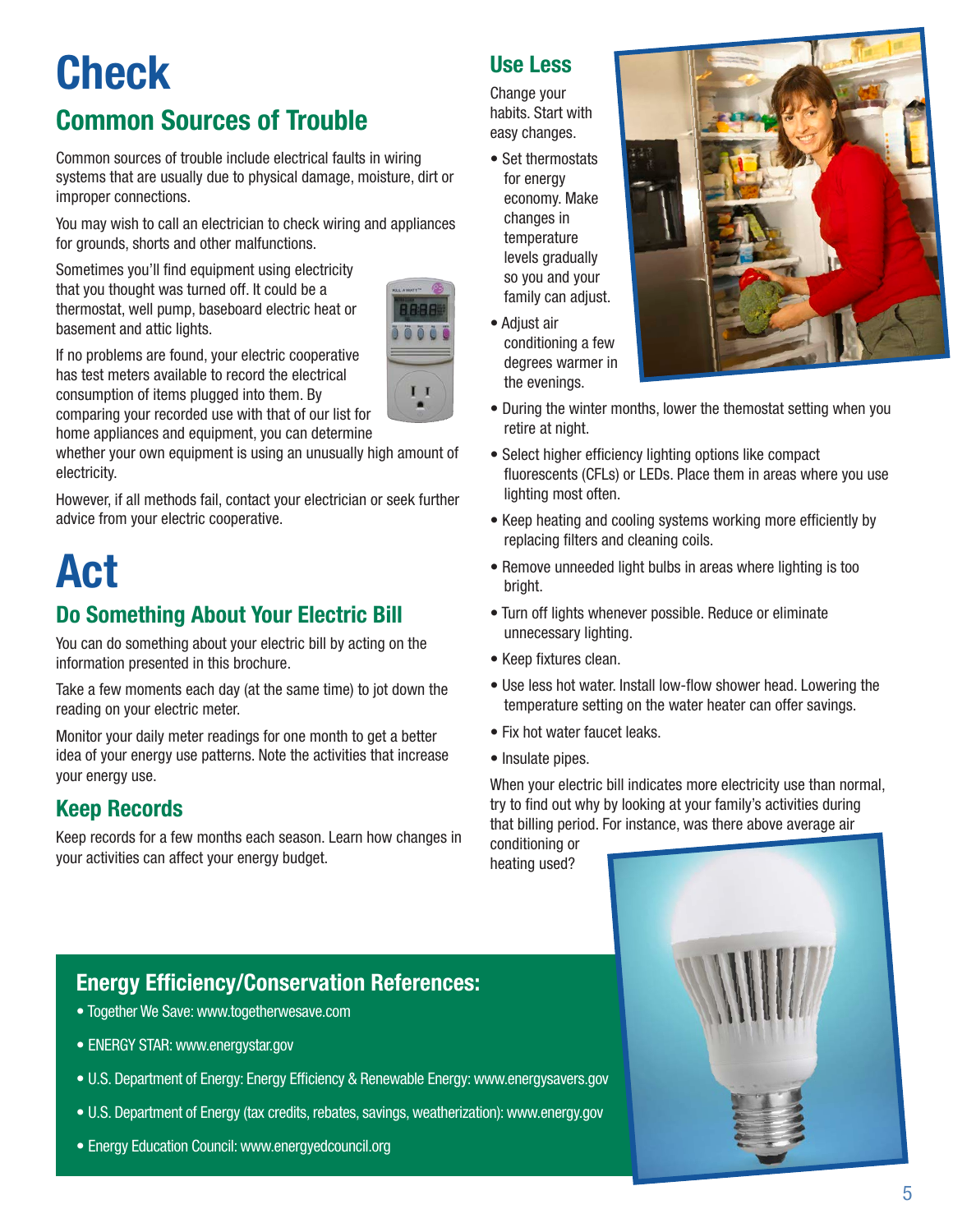# Appliance Energy Use Guide

|                                                       |                       |                  | kWh/month      |
|-------------------------------------------------------|-----------------------|------------------|----------------|
| <b>Kitchen</b>                                        | <b>Usage</b>          | <b>kWh usage</b> | <b>Cost</b>    |
| <b>BBQ Grill</b>                                      | 6 hours/month         | 1.35/hour        | 8.1            |
| <b>Broiler</b>                                        | 3 hours/month         | 1.5/hour         | 4.5            |
| <b>Coffee Maker</b>                                   | 30 pots/month         | $0.375$ /pot     | 11.25          |
| Deep Fat Fryer                                        | 5 hours/month         | 1/hour           | 5              |
| Dishwasher                                            | 30 loads/month        | 1/load           | 30             |
| <b>Electric Griddle</b>                               | 13 hours/month        | 1.47/hour        | 19.11          |
|                                                       | 1 hour/month          | $0.67/h$ our     | 0.67           |
| Garbage Disposer                                      |                       |                  |                |
| <b>Microwave</b>                                      | 15 hours/month        | 1.5/hour         | 22.5           |
| Range (stove top & oven)                              | 1 hr/day, 7 days/week | 3.9/hour         | 117            |
| Slow Cooker/'Crock-Pot'                               | 12 hours/month        | 0.2/hour         | 2.4            |
| <b>Toaster</b>                                        | 20 times/month        | $0.11/$ use      | 2.22           |
| <b>Toaster Oven</b>                                   | 6 hours/month         | 1.2/hour         | 7.2            |
|                                                       |                       |                  |                |
|                                                       |                       |                  | kWh/month      |
| <b>Food Storage</b>                                   | <b>Usage</b>          | kWh usage        | <b>Cost</b>    |
| Refrigerator: top/bottom freezer (before 1993)        | 24 hrs/day, 7 days/wk | 0.1703/hour      | 124            |
| Refrigerator: top/bottom freezer (1993-2001)          | 24 hrs/day, 7 days/wk | 0.0975/hour      | 71             |
| Refrigerator: top/bottom freezer (after 2001)         | 24 hrs/day, 7 days/wk | 0.0611/hour      | 45             |
| Refrigerator: side by side (before 1993)              | 24 hrs/day, 7 days/wk | 0.2172/hour      | 159            |
| Refrigerator: side by side (1993-2001)                | 24 hrs/day, 7 days/wk | 0.1236/hour      | 90             |
| Refrigerator: side by side (after 2001)               | 24 hrs/day, 7 days/wk | 0.789/hour       | 58             |
| Freezer: upright (before 1993)                        | 24 hrs/day, 7 days/wk | 0.1949/hour      | 142            |
|                                                       | 24 hrs/day, 7 days/wk | 0.1154/hour      | 84             |
| Freezer: upright (1993-2001)                          |                       |                  |                |
| Freezer: upright (after 2001)                         | 24 hrs/day, 7 days/wk | 0.0872/hour      | 64             |
| Freezer: chest (before 1993)                          | 24 hrs/day, 7 days/wk | 0.1197/hour      | 87             |
| Freezer: chest (1993-2001)                            | 24 hrs/day, 7 days/wk | 0.0681/hour      | 50             |
| Freezer: chest (after 2001)                           | 24 hrs/day, 7 days/wk | 0.0554/hour      | 40             |
|                                                       |                       |                  |                |
|                                                       |                       |                  |                |
|                                                       |                       |                  | kWh/month      |
| <b>Electronics</b>                                    | <b>Usage</b>          | <b>kWh usage</b> | <b>Cost</b>    |
| <b>Cable Box</b>                                      | 4 hrs/day, 7 days/wk  | $0.02/h$ our     | 2.4            |
| <b>Computer and Monitor</b>                           | 4 hrs/day, 7 days/wk  | 0.17/hour        | 20.4           |
| <b>Cordless Telephone</b>                             | 24 hrs/day, 7 days/wk | 0.003/hour       | 2.16           |
| <b>DVD Player</b>                                     | 4 hrs/day, 7 days/wk  | 0.017/hour       | $\overline{c}$ |
| <b>DVR</b>                                            | 4 hrs/day, 7 days/wk  | $0.03/h$ our     | 3.6            |
|                                                       |                       |                  |                |
| <b>Gaming Console</b>                                 | 4 hrs/day, 7 days/wk  | 0.09/hour        | 10.8           |
| Laptop/Notebook                                       | 4 hrs/day, 7 days/wk  | 0.06/hour        | 7.2            |
| Printer                                               | 10 min/day, 7 days/wk | 0.07/hour        | 0.35           |
| <b>Satellite Dish</b>                                 | 4 hrs/day, 7 days/wk  | 0.01389/hour     | 1.7            |
| <b>Stereo</b>                                         | 1 hr/day, 7 days/wk   | $0.06/h$ our     | 1.8            |
| <b>Television: Standard</b>                           | 4 hrs/day, 7 days/wk  | 0.15/hour        | 18             |
| Television: Plasma                                    | 4 hrs/day, 7 days/wk  | 0.339/hour       | 40.7           |
| Television: LCD                                       | 4 hrs/day, 7 days/wk  | 0.214/hour       | 25.7           |
| Television: LED (46")                                 | 4 hrs/day, 7 days/wk  | $0.11/h$ our     | 13.2           |
| <b>Television: Rear Projection</b>                    | 4 hrs/day, 7 days/wk  | 0.21/hour        | 25.2           |
| Wireless router                                       | 24 hrs/day, 7 days/wk | 0.007/hour       | 5              |
|                                                       |                       |                  |                |
|                                                       |                       |                  | kWh/month      |
| <b>Lighting</b>                                       | <b>Usage</b>          | <b>kWh usage</b> | <b>Cost</b>    |
| Fluorescent 4 foot tubes (35 watt)                    | 4 hours/day/7 days/wk | 0.035/hour       | 4.25           |
| CFL (13-15 watts--equivalent of 60 watt incandescent) | 4 hours/day/7 days/wk | $0.01/h$ our     | 1.2            |
| CFL (25 watt--equivalent of 100 watt incandescent)    | 4 hours/day/7 days/wk | $0.03/h$ our     | 3.6            |
| Incandescent (60 watt)                                | 4 hours/day/7 days/wk | $0.06/h$ our     | 7.2            |
| LED (6-8 watts--equivalent of 60 watt incandescent)   | 4 hours/day/7 days/wk | $0.01/h$ our     | 0.12           |
| LED (19 watts--equivalent of 100 watt incandescent)   | 4 hours/day/7 days/wk | $0.02/h$ our     | 0.24           |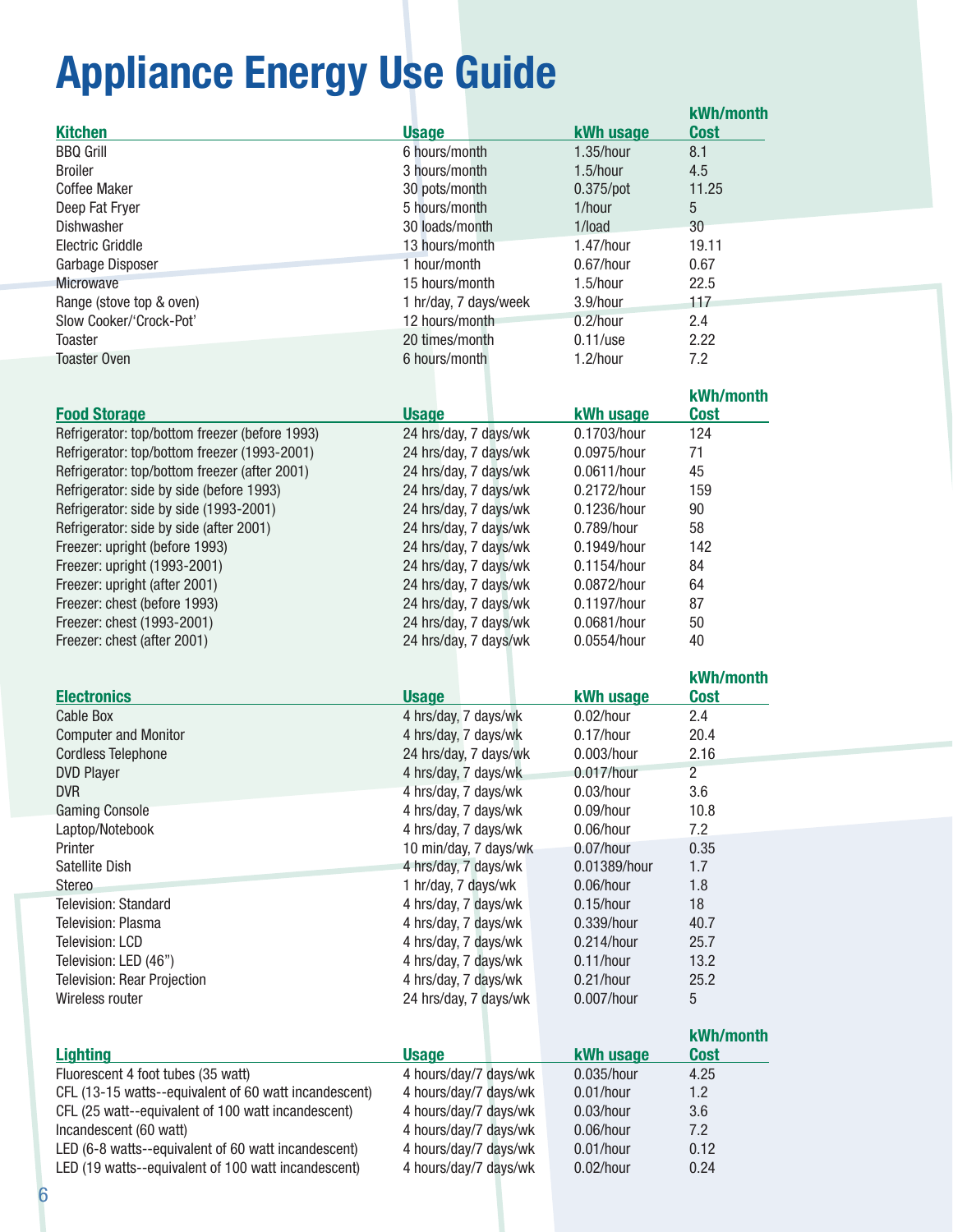|                                                       |                                                |                            | kWh/month      |  |
|-------------------------------------------------------|------------------------------------------------|----------------------------|----------------|--|
| <b>General Household</b>                              | <b>Usage</b>                                   | <b>kWh usage</b>           | <b>Cost</b>    |  |
| <b>Clothes Dryer</b>                                  | 20 loads/month                                 | 2.3 kWh/load               | 46             |  |
| <b>Clothes Washer: front loading</b>                  | 20 loads/month                                 | 1.4 kWh/load               | 28             |  |
| Clothes Washer: standard top loading                  | 20 loads/month                                 | 2.1 kWh/load               | 42             |  |
| Vacuum Cleaner                                        | 2 hrs/month                                    | 0.62/hour                  | 1.24           |  |
| Water Heater (average for 4 people)                   | 1800 gallons                                   | 4.5/hour                   | 400            |  |
|                                                       |                                                |                            | kWh/month      |  |
| <b>Heating and Cooling</b>                            | <b>Usage</b>                                   | <b>kWh usage</b>           | <b>Cost</b>    |  |
| Air Cleaner (Ionizer)                                 | 24 hrs/day, 7 days/wk                          | 0.07/hour                  | 50             |  |
| Central Air (3 ton, before 2006)                      | 24 hrs/day, 7 days/wk                          | 3.60/hour                  | 1314           |  |
| Central Air (3 ton, after 2006)                       | 24 hrs/day, 7 days/wk                          | 2.77/hour                  | 1011           |  |
| Dehumidifer                                           | 12 hrs/day, 7 days/wk                          | 0.6/hour                   | 216            |  |
| <b>Electric Blanket</b>                               | 8 hrs/day, 7 days/wk                           | $0.1/h$ our                | 24             |  |
| Fans-Ceiling<br>Fans-Portable                         | 8 hrs/day, 7 days/wk                           | 0.0778/hour<br>0.0296/hour | 18.7<br>2.7    |  |
| <b>Heated Mattress Pad</b>                            | 3 hrs/day, 7 days/wk<br>8 hrs/day, 7 days/wk   | $0.04/h$ our               | 9              |  |
| Humidifier                                            | 8 hrs/day, 7 days/wk                           | $0.12/h$ our               | 28.8           |  |
| Portable Space Heater (1,500 watt)                    | 8 hrs/day, 7 days/wk                           | 1.5/hour                   | 360            |  |
| Window Air Conditioner (12,000 btu/hour)              | 8 hrs/day, 7 days/wk                           | 1.6/hour                   | 384            |  |
|                                                       |                                                |                            |                |  |
|                                                       |                                                |                            | kWh/month      |  |
| <b>Miscellaneous</b>                                  | <b>Usage</b>                                   | kWh usage                  | <b>Cost</b>    |  |
| Aquarium                                              | 24 hrs/day, 7 days/wk                          | $0.06/h$ our               | 43.2           |  |
| <b>Blow Dryer</b>                                     | 10 min/day, 7 days/wk                          | $0.67/h$ our               | 3.36           |  |
| <b>Clock</b><br><b>Curling Iron</b>                   | 24 hrs/day, 7 days/wk<br>10 min/day, 7 days/wk | 0.002/hour<br>0.07/hour    | 1.44<br>0.35   |  |
| Garage Door Opener                                    | 24 hrs/day, 7 days/wk                          | 0.006/hour                 | 4.32           |  |
| Hot Tub                                               | 24 hrs/day, 7 days/wk                          | 0.35-0.56/hour             | 252-403        |  |
| <b>Iron</b>                                           | 12 hrs/month                                   | 1.1/hour                   | 13.2           |  |
|                                                       |                                                |                            |                |  |
| Swimming Pool Pump (1 HP)                             | 8 hrs/day, 7 days/wk                           | 1/hour                     | 240            |  |
|                                                       |                                                |                            |                |  |
|                                                       |                                                |                            | kWh/month      |  |
| <b>Farm Miscellaneous</b>                             | <b>Usage</b>                                   | <b>kWh usage</b>           | <b>Cost</b>    |  |
| <b>Aerated Septic System</b><br><b>Electric Fence</b> | 24 hrs/day, 7 days/wk                          | $0.38/h$ our               | 274<br>$0 - 7$ |  |
| Engine Block Heater: 500-watt                         | 240 hrs/month                                  | 0.5/hour                   | 120            |  |
| Engine Block Heater: 800-watt                         | 240 hrs/month                                  | 1/hour                     | 240            |  |
| Engine Block Heater: 1500-watt                        | 240 hrs/month                                  | 1.5/hour                   | 360            |  |
| Engine Block Heater: 2500-watt (diesel engine)        | 240 hrs/month                                  | 2.5/hour                   | 600            |  |
| Heat Tape: 6'                                         | 24 hrs/day, 7 days/wk                          | 0.05/hour                  | 36             |  |
| Tank Heater (varies by wattage and location)          |                                                |                            | 40-300         |  |
| Farm Motor: 10 HP                                     | 1 hr/day, 7 days/wk                            | 7.46/hour                  | 224            |  |
| Water Pump: 1/2 HP                                    | 60 hrs/month                                   | 0.5/hour                   | 30             |  |
| Water Pump: 1 1/2 HP                                  | 60 hrs/month                                   | 1.5/hour                   | 90             |  |
|                                                       |                                                |                            | kWh/month      |  |
| <b>Phantom Loads</b>                                  | <b>Usage</b>                                   | kWh usage                  | <b>Cost</b>    |  |
| Cell Phone Charger                                    | 24 hrs/day, 7 days/wk                          | $0.001/h$ our              | 0.72           |  |
| Computer in Sleep Mode (varies by model)              | 24 hrs/day, 7 days/wk                          | 0-0.006/hour               | $0 - 4.32$     |  |
| Digital Cable Box                                     | 24 hrs/day, 7 days/wk                          | 0.035/hour                 | 25.2           |  |
| <b>DVD Player</b>                                     | 24 hrs/day, 7 days/wk                          | 0.001/hour                 | 0.72           |  |
| Gaming Console (varies by model)                      | 24 hrs/day, 7 days/wk                          | 0.003/hour                 | 0.36           |  |
| Instant-on TV                                         | 24 hrs/day, 7 days/wk                          | 0.028/hour                 | 20.16          |  |
| Microwave Oven with Clock                             | 24 hrs/day, 7 days/wk                          | 0.008/hour                 | 5.76           |  |
| Satellite Cable Box<br>Stereo with Remote Control     | 24 hrs/day, 7 days/wk                          | 0.012/hour<br>0.008/hour   | 8.64<br>5.76   |  |
| Stove with Electric Ignition                          | 24 hrs/day, 7 days/wk<br>24 hrs/day, 7 days/wk | 0.014/hour                 | 10.08          |  |
| <b>VCR</b>                                            | 24 hrs/day, 7 days/wk                          | 0.014/hour                 | 10.08          |  |
| Wall Cube Power Supply (AC Adapter/charger)           | 24 hrs/day, 7 days/wk                          | 0.006/hour                 | 4.32           |  |